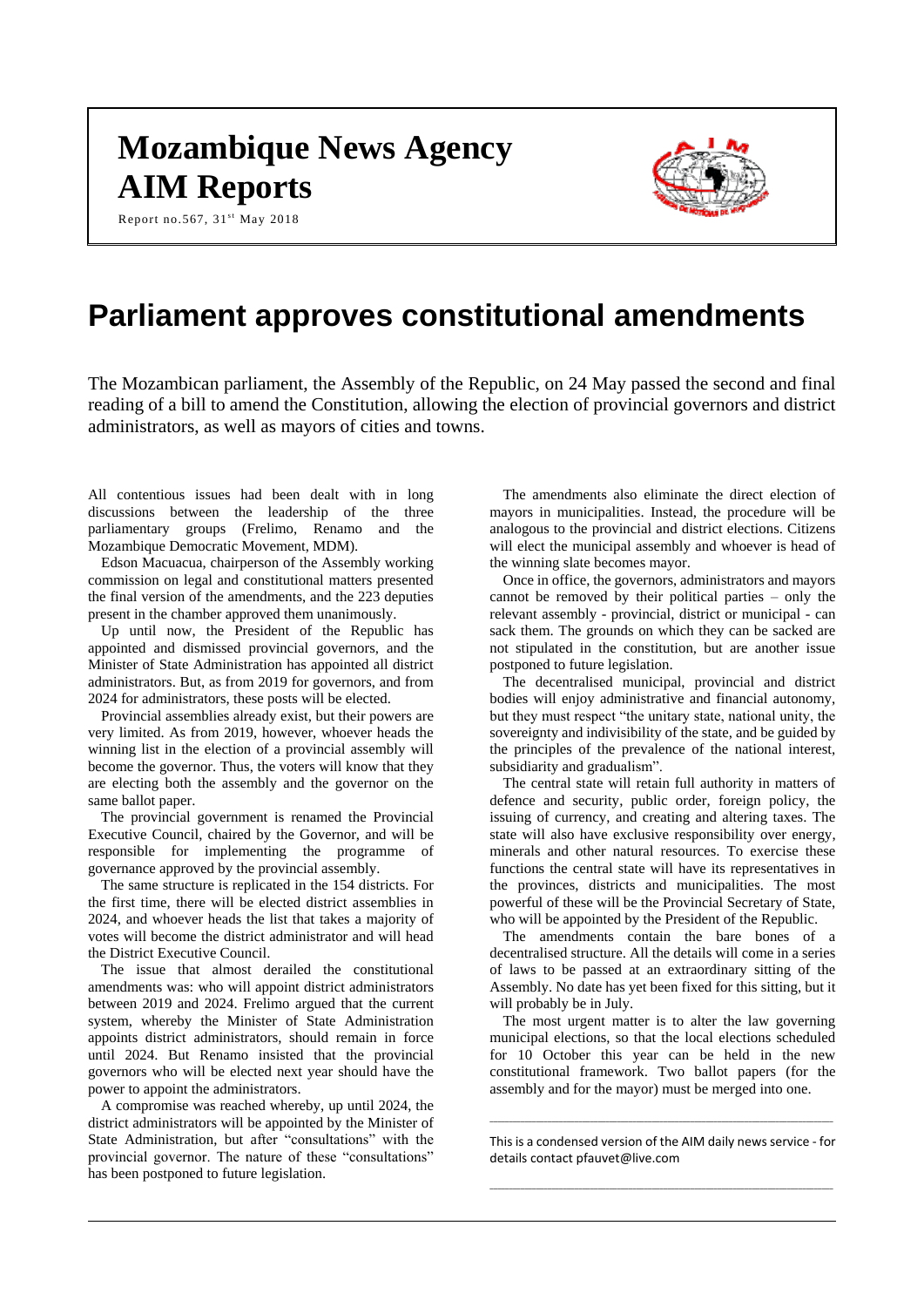# **Frelimo insists peace must involve disarming Renamo**

The head of the parliamentary group of Mozambique's ruling party Frelimo, Margarida Talapa, stressed on 25 May that definitive peace must involve the demilitarisation and disarmament of the opposition party Renamo and "the economic and social reintegration" of members of its militia.

The negotiations between the government and Renamo since December 2016 have concerned decentralisation, and the demobilisation of what are politely referred to as Renamo's "residual forces".

But while Renamo has succeeded in its demand to change the constitution so that in future provincial governors and district administrators will be elected, it has yet to make concessions on military issues.

Speaking at the formal close of a sitting of parliament, the Assembly of the Republic, Talapa said demilitarisation of Renamo is necessary so that Mozambicans "can, without fear, and in a climate of peace and tranquillity, continue to produce wealth; so that children can continue to attend school; so that investments can be attracted and can generate more jobs".

Much of the negotiation had been handled personally by President Filipe Nyusi and by Renamo leader Afonso Dhlakama, who died on 3 May. Talapa said she hoped that the new Renamo leadership "will rise to the commitment and efforts of President Nyusi, seeking a speedy conclusion of the dialogue around military issues".

She urged Renamo leaders "to adopt a serene patriotism and to place the national interests above any others so that Mozambicans may soon enjoy definitive peace".

The speech by Talapa's opposite number in Renamo took a different tone. Ivone Soares made no mention of disarming the Renamo militia, and stressed the need to include the militia members in the Mozambican defence and security forces.

Renamo figures already hold high rank in the Mozambican Armed Forces (FADM) - ever since it was set up in 1994, the second most important figure in the military hierarchy, the Deputy Chief of Staff, has been from Renamo.

Soares was optimistic that constitutional amendments on decentralisation would improve the political situation. "Everything is possible with the decentralisation of the public administration", she claimed.

Lutero Simango, head of the parliamentary group of the second opposition party, the Mozambique Democratic Movement (MDM), criticised the dialogue between President Nyusi and Afonso Dhlakama, because it had excluded other forces. "A promising future and social stability lie in a multiparty system and not a two-party system", he said. He warned that the imposition of a two-party system "will lead our State into dictatorship and to a silence of complicity that will destroy the pillars of the rule of law". Amending the Constitution was not enough to ensure effective peace "without solving the causes of post-electoral conflicts".

The National Elections Commission (CNE), Simango said, should become "independent and professional, with administrative and financial autonomy", while its executive body, the Electoral Administration Technical Secretariat (STAE) "must cease to be controlled by the central government".

This is very different from the position taken by the MDM the last time the electoral laws were revised, in February 2014. Then the MDM, Renamo and Frelimo all voted for completely politicised electoral bodies, dominated by appointees of the political parties.

#### **Ten villagers decapitated by Islamic fundamentalists**

The Mozambican police have confirmed that unidentified criminals, believed to be Islamic fundamentalists, decapitated ten people on 27 May during attacks against two villages in Palma district, in the northern province of Cabo Delgado.

According to the spokesperson for the General Command of the police, Inacio Dina, the attackers used machetes to behead their victims, two of whom were teenage boys aged 15 and 16. The bodies of the teenagers and three other victims were found in the 25th June village, while five others were murdered in Monjane village. Both villages are in the Olumbi administrative post.

Dina stated that the attackers now operate in small groups because the insurgents have been "fragmented" by the operations of the defence and security forces. "This is a group that has been greatly weakened", Dina claimed. "What we are witnessing is the total despair of this group, which is trying to grab some prominence by committing crimes such as this heinous case".

"Actions for the complete stabilisation of the two villages and of the entire area are underway", he continued. "We are relying on the collaboration of these communities to describe this group and its characteristics. We believe we shall detain them and hold them responsible for their acts".

This is the first time beheadings by Islamists have been reported in Mozambique. Local people call the group "Al-Shabaab". This does not mean they are necessarily linked with the Somali terrorist group of that name, since it is an Arabic term which just means "the youth".

#### **CDN surpasses target for goods transport**

About 100,000 tonnes of cargo were transported in the first quarter of this year by the Northern Development Corridor (CDN), which operates the port of Nacala, and the railway which runs from Nacala across Nampula and Niassa provinces to the Malawian border.

This figure is around 25 per cent more than CDM's target for goods transport in the January to March period, which was only 79,955 tonnes.

According to CDM, the increase is due to the quality of services provided by CDN, the good condition of the line, and the increase in the transport of goods along the branch line that runs to Lichinga, capital of Niassa province.

Landlocked members of the Southern African Development Community (SADC), such as Malawi and Zambia, use the Nacala Corridor as a route to the sea. In addition, businesses in Niassa have taken to using the railway to take goods from Nacala to Lichinga, following a substantial reduction in the rates charged by CDN. The cost to take a tonne of goods by rail from Nacala to Lichinga fell in February from 2,900 to 2,150 meticais (from US\$48 to US\$39), a fall of 26 per cent.

According to Dário Viegas, the official in charge of CDN's commercial area, "during the first quarter, we moved large amounts of clinker and fertilizer to Zambia and we also registered a major flow of cargo to Lichinga. So these factors contributed to surpassing our targets".

In the second quarter of the current year, the company seeks to make the necessary improvements to meet demand.

As for CDN's passenger services, the release said CDN trains carried 119,470 people from January to March, compared with 84,544 in the same period of 2017, an increase of almost 40 per cent.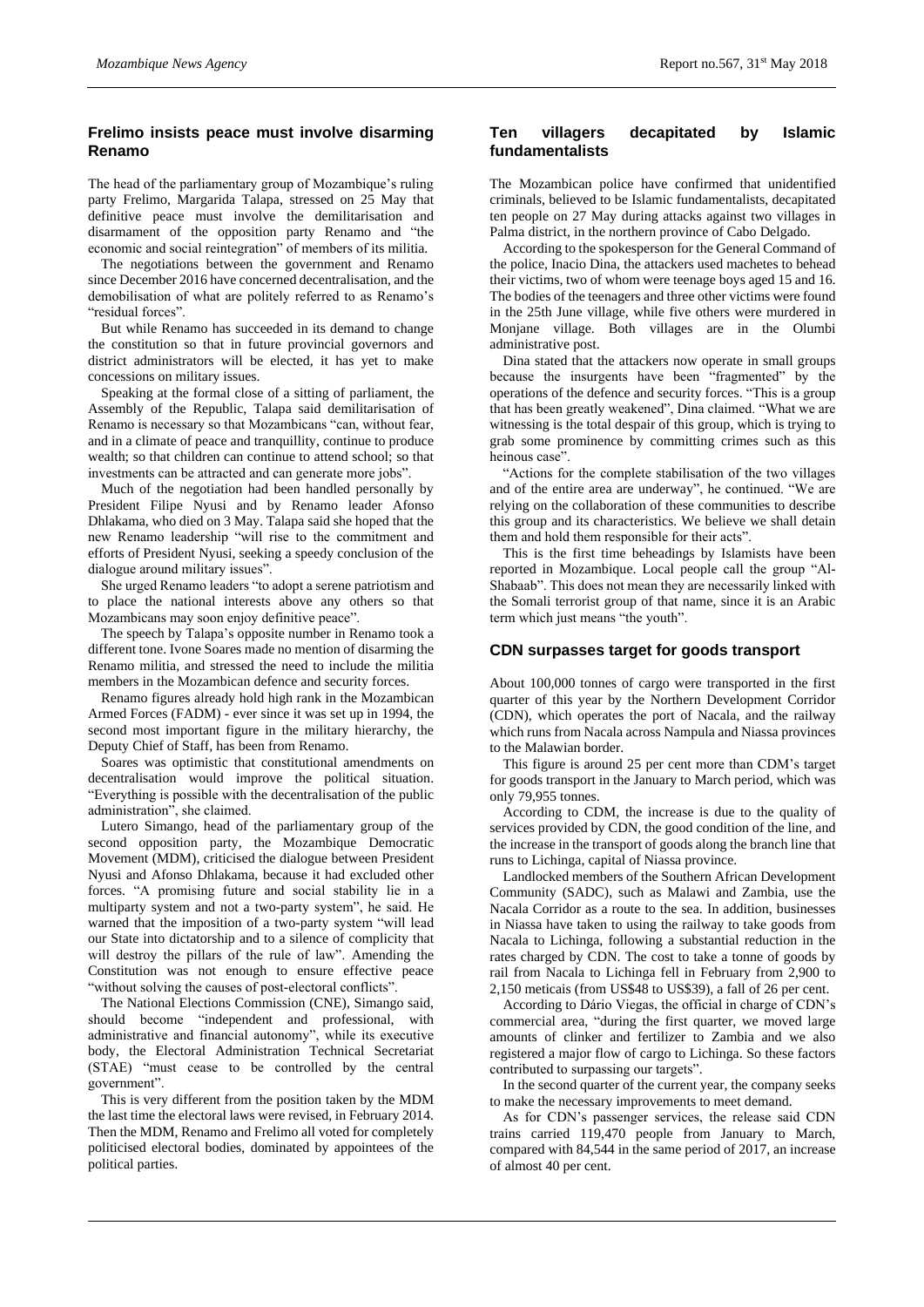#### **Over US\$77 billion in taxes expected from LNG**

The Mozambican government expects to gain about US\$77.5 billion in taxes over the lifespan of the two liquefied natural gas (LNG) projects planned so far for the Rovuma Basin, off the coast of the northern province of Cabo Delgado.

Speaking in a two-day question and answer session in the Assembly of the Republic, the Minister of Mineral Resources and Energy, Max Tonela, sad the first project to come onstream would be the floating LNG facility planned by the consortium headed by the Italian energy company ENI in the deep waters of Area Four of the Rovuma Basin.

ENI and its partners took the Final Investment Decision on this project in June 2017, and the first steel parts for the floating LNG unit were manufactured in Singapore in March this year. The unit should be completed by the end of 2021, Tonela said, and arrive in Mozambican waters at the end of the first quarter of 2022, where it will be stationed above the Coral South gas field.

He expected the production of natural gas in Area Four to begin in the final quarter of 2022. The floating unit will have the capacity to produce 3.4 million tonnes of LNG a year.

Total investment, Tonela told the Assembly, is estimated at eight billion dollars. The various taxes that the ENI-led consortium should pay will generate revenue of US\$24.5 billion for the Mozambican state over the lifespan of the project.

The second LNG project, developed by the US company Anadarko and its partners in Area One of the Rovuma Basin, is much larger. Anadarko's Development Plan, approved by the government in February this year, envisages the construction of two LNG factories (known as "trains") onshore, in the Afungi Peninsula, in Palma district. Each train will have a nominal production capacity of six million tonnes of LNG a year.

Tonela said that the Anadarko consortium has finalised long-term contracts for the sale and purchase of five million tonnes of LNG a year. When the figure of guaranteed sales reaches nine million tonnes a year, the consortium will take its Final Investment Decision, expected in the first quarter of 2019. A start will be made on building the LNG trains in late 2020. Anadarko and its partners are planning to invest around US\$30 billion. Tonela said the onshore LNG plants will generate around US\$53 billion in revenue for the Mozambican state.

The Minister added that the two LNG projects will create about 5,000 jobs in the construction phase, and about 1,000 jobs in the operational phase. He believed that 18 per cent of the goods and services needed by the projects could be provided by Mozambican companies, and 23 per cent by "companies associated with Mozambicans".

Tonela added that the Rovuma Basin gas will make "a significant contribution to the industrialisation of the country, by making viable other projects that will use the gas".

The first three of these projects have already been approved, using 400 million cubic feet of gas to produce fertiliser, electricity, and liquid fuels (diesel, naphtha and kerosene).

With the entry of the American oil and gas giant ExxonMobil as a partner in Area Four of the Basin, prospects were opened for further LNG projects. "The presence of companies the size of ExxonMobil has confirmed that Mozambique remains a preferred destination for investment, thanks to the attractive legal framework", said Tonela. "We are working with ExxonMobil, and hope to start discussing its development plan later this year, leading to an investment decision on the third LNG project in 2019".

### **Judge receives jail sentence**

A court in the central city of Chimoio has sentenced a senior judge, Efigenio Baptista, to a prison term for allegedly beating up a citizen. The court found him guilty of assault and sentenced him to three months imprisonment. He must also pay 15,000 meticais (US\$247) to the man he allegedly attacked, Ricardo Sinaleua.

Baptista is currently the presiding judge of the Tete city court, but he previously worked in Manica province, and during his time in Manica he is accused of assaulting Sinaleua on the public highway.

Baptista told the television station STV that he is appealing against the verdict and sentence, since it made no sense to accuse him of committing grievous bodily harm, when the court found that Sinaleua had suffered no injuries.

Sinaleua told STV that he is appealing because he believes compensation of 15,000 meticais is far too low. Instead he is demanding payment from Baptista of 4.5 million meticais.

No journalist was allowed to hear the prosecution and the defence make their cases or the judge deliver his verdict. This was a violation of Article 65 of the Mozambican constitution, which states that trials are public.

The only exceptions are to "safeguard personal, family, social or moral intimacy" (as in rape cases, where the intention is to protect the victim) or when "powerful reasons of security or public order" advise restrictions on reporting.

# **Severe drought affects electricity generation**

The severe drought that has affected parts of Mozambique and the Southern Africa region over the last two years has contributed to reducing electricity generation at the Cahora Bassa dam (HCB) on the Zambezi River in the western province of Tete.

Nelson Beete, executive director of Hidroelectrica de Cahora Bassa (HCB), the company that operates the dam, on 23 May told a meeting in Maputo of dam operators and water resource managers from the Zambezi basin, that "In 2015, we had an annual production of 15,000 gigawatt hours but last year we suffered a reduction to 13,000 gigawatt hours".

Nelson Beete noted that the Intergovernmental Panel on Climate Change (IPCC) has classified the Zambezi basin as having the worst potential effects from climate change among the 11 largest basins in Africa due to the effect of rising temperatures and reduced rainfall. He told the meeting that there is good cooperation, exchange of information and coordination between Mozambique, Zambia and Zimbabwe aimed at the equitable use of water for the generation of energy, but stressed the importance of better weather forecasting in order to make more accurate predictions as to how the Zambezi basin will behave.

Beete said the 2015-16 hydrological year was the driest in the last 35 years in Southern Africa, which has led to a reduction in water storage capacity at the Kariba dam on the Zambia/Zimbabwe border, Kafue in Zambia and Cahora Bassa in Mozambique. The reduction in capacity of the reservoirs behind the three dams was 12.7 per cent, 42 per cent and 15 per cent respectively.

Zimbabwe and Zambia both rely heavily on the Kariba dam for electricity, and falling water levels at the dam raise the threat of deeper power cuts in the two countries. Mozambique relies on Cahora Bassa for the bulk of its electricity. Any reduction in Cahora Bassa's generating capacity would force the country to rely increasingly on more expensive sources of power.